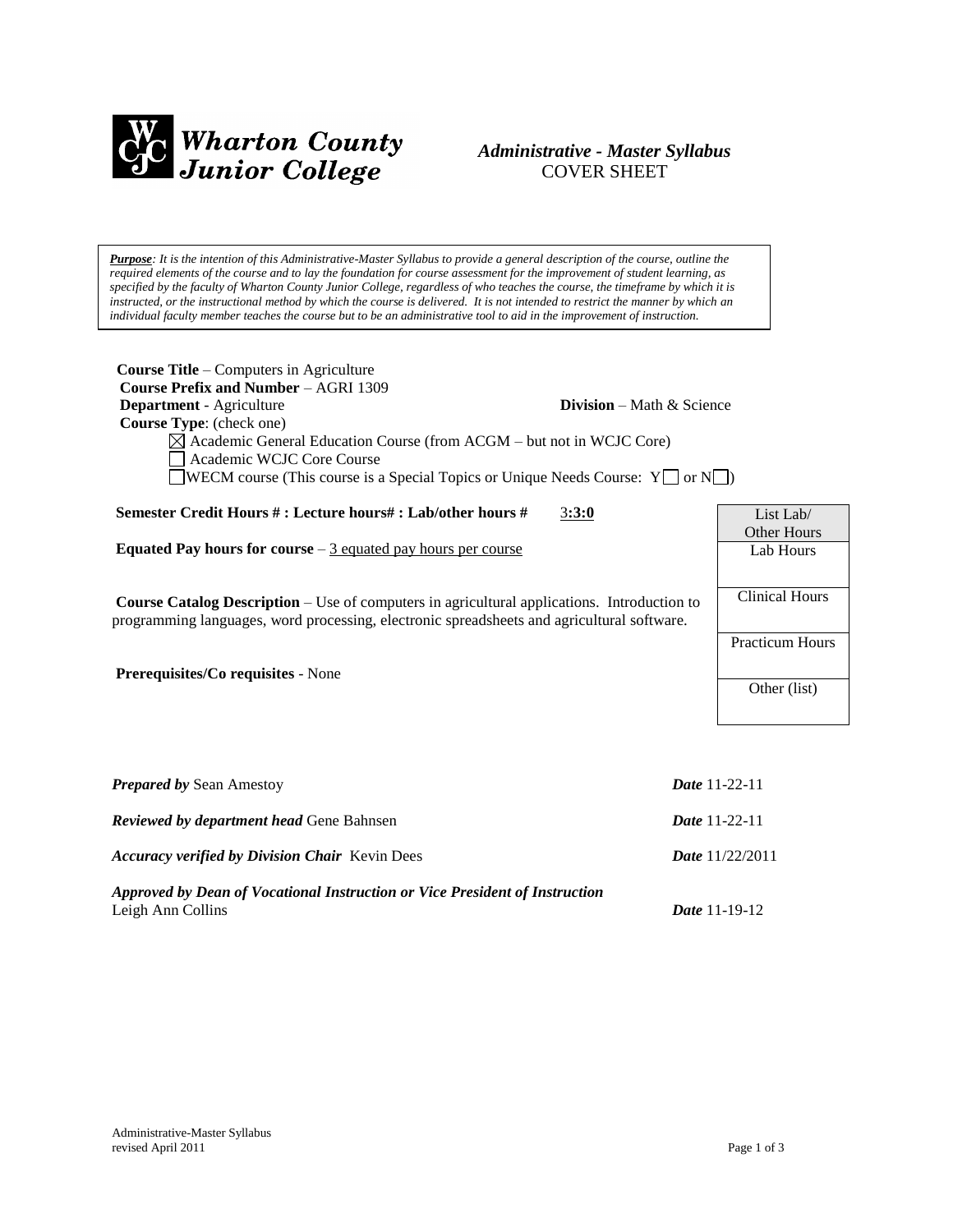

**I. Topical Outline** – Each offering of this course must include the following topics (be sure to include information regarding lab, practicum, clinical or other non-lecture instruction):

Computer operating system; use of windows Two weeks Working on the Web. Three weeks Disk and file management system. One week Word processing software. Three weeks Spreadsheet software. Four weeks Presentation software. One week Agricultural software. Two weeks

Topical Outline Dedicated Instructional Time

### **II. Course Learning Outcomes**

|                |                                                                                                                                                                                                                                                                                                 |    | <b>Method of Assessment</b>     |
|----------------|-------------------------------------------------------------------------------------------------------------------------------------------------------------------------------------------------------------------------------------------------------------------------------------------------|----|---------------------------------|
|                | <b>Course Learning Outcome</b>                                                                                                                                                                                                                                                                  |    |                                 |
| Students will: |                                                                                                                                                                                                                                                                                                 |    | <b>Method of Assessment</b>     |
| $1_{-}$        | Demonstrate a basic understanding of the<br>Windows operating system and its interface with<br>Office 2003.                                                                                                                                                                                     |    |                                 |
| 2.             | Demonstrate the ability to use and navigate through<br>the World Wide Web.                                                                                                                                                                                                                      | 1. | Lecture, exams, and assignments |
| 3.             | Demonstrate the ability to create, rename, copy,<br>and move computer files and folders using disk and                                                                                                                                                                                          | 2. | Lecture, exams, and assignments |
| 4.             | file management.<br>Develop an understanding of word processing<br>programs and utilize word processing programs in                                                                                                                                                                             | 3. | Lecture, exams, and assignments |
| 5.             | creating, formatting, and editing documents.<br>Develop an understanding of spreadsheet                                                                                                                                                                                                         | 4. | Lecture, exams, and assignments |
|                | programs, and create, modify, and save worksheets<br>with a spreadsheet programs.                                                                                                                                                                                                               |    |                                 |
| 6.             | Develop an understanding of presentation<br>programs, and create, modify, and save a                                                                                                                                                                                                            | 5. | Lecture, exams, and assignments |
| 7 <sub>1</sub> | presentation graphics program.<br>Utilize computers in agricultural applications, for                                                                                                                                                                                                           | 6. | Lecture, exams, and assignments |
|                | example: farm budgets, crop budgets, herd<br>management, financial record management,<br>calculation of feed rations, farm records<br>management, agricultural application of the global<br>positioning system (GPS)/geographic information<br>system (GIS) such as mapping, precision farming, | 7. | Lecture, exams, and assignments |
|                | etc.                                                                                                                                                                                                                                                                                            |    |                                 |
|                |                                                                                                                                                                                                                                                                                                 |    |                                 |